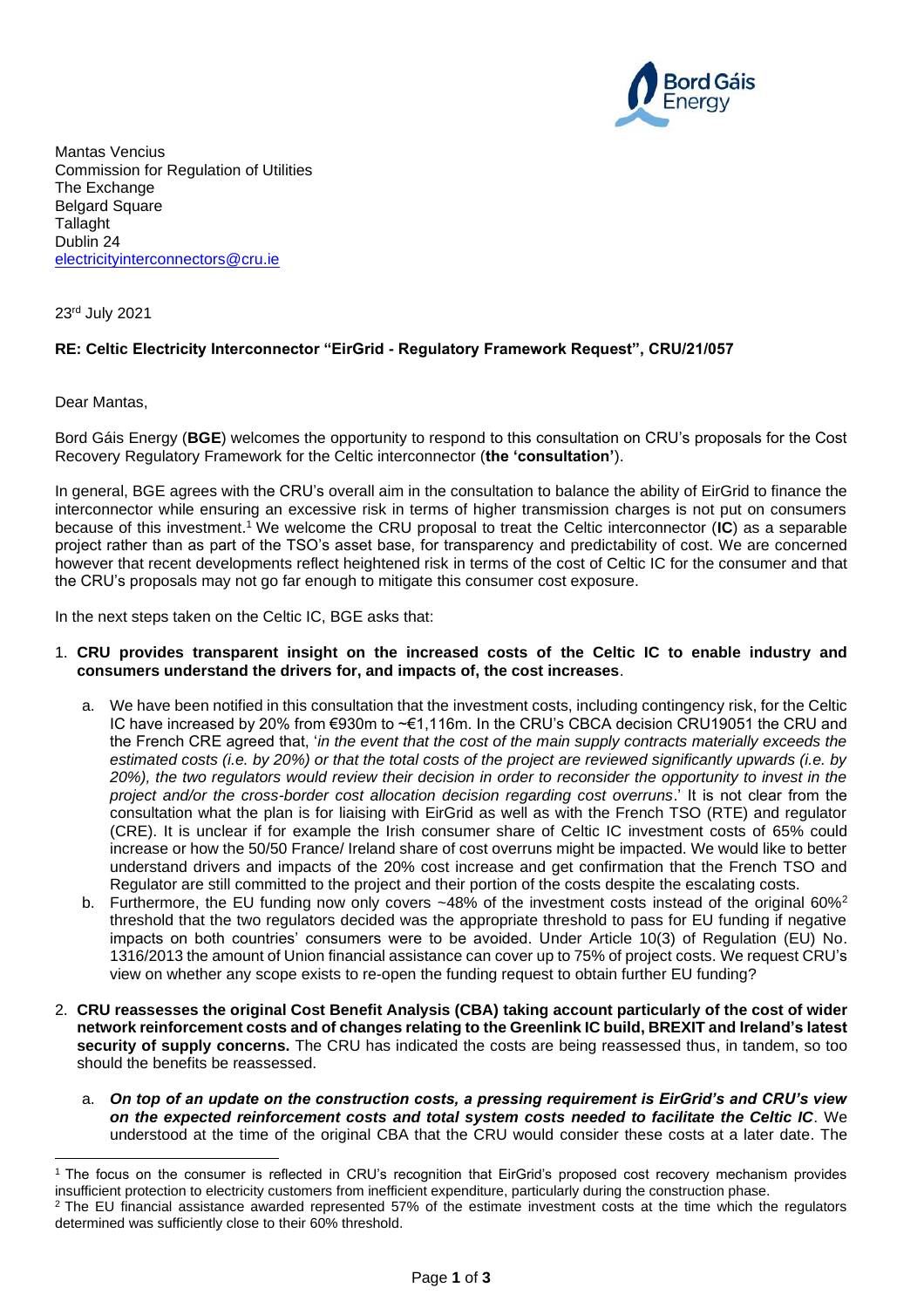

documentation at the time of the CBA inferred there will be considerably more constrained running of onisland units with Celtic IC connecting. This is turn will lead to increased dispatch balancing costs and, together with the costs of on-island reserves required on foot of a large single infeed of 700MW, will have a considerable impact on consumer imperfection charges and TUoS costs. It is unlikely that network and locational issues will be resolved by 2030 so network limitations will exist in 2026 when Celtic IC is expected to connect. In the Cork area already, there are severe limitations with getting more MWs out of the region and no transmission development plans to alleviate the bottlenecks have been published to date. Imports through Celtic could thus increase renewable curtailment in the area too. Given the rising investment cost, security of supply concerns and the required shift in generation on, and operation of, the network this decade we need to understand the complete costs and benefits of the Celtic IC project before committing the Irish consumer to underwriting it.

- b. *Greenlink inclusion on the base case***.** In the original CBA documentation the Greenlink IC was not included in the base case for Celtic IC. The CBA information in 2019 showed how both Celtic IC and Greenlink IC deliver reduced benefits when the other IC project is also delivered. A cap-and-floor approach has been decided on since the CBA and we are awaiting the final decision from CRU on the details of the cap-andfloor approach. The prospect of Greenlink progressing and its costs are therefore more concrete at this point in time and should be considered by CRU in updating its CBA for the project.
- c. *The robustness of the BREXIT assumption***.** The BREXIT sensitivity in the original CBA carried a lot of weight in determining that the Celtic IC was in the public interest. That BREXIT sensitivity was more weighted towards a "hard" BREXIT but given recent developments and agreements around BREXIT a softening (or possible removal) of this sensitivity and assumption around efficient interconnector flows may be necessary.
- d. *Security of supply in scenarios.* The security of supply situation in Ireland has changed since the initial CBA. It is therefore pertinent that a revision of the contribution of Celtic IC towards security of supply occurs. While the IC could help in import mode, considerations around the scope for common weather patterns occurring across Ireland and France such that when the system is tight the Celtic IC could also go into export mode, is also needed.
- 3. **CRU considers whether a different regulatory framework to RABXWACC such as a cap and floor approach is necessary to protect the consumer interests given that the financials of the Celtic IC seem to be shifting.** This would be informed on foot of the updates that would outturn from the two points above, i.e. what the drivers for increasing costs are and whether the cost sharing arrangements between France and Ireland still stand; whether more funding can be obtained from the EU, and; what cost/ benefit trade-off is now for Celtic IC determined on foot of the updates to the CBA.
	- a. Precedent for how a cap-and-floor (**C&F**) regime might be designed exists for Ireland. A cap-and-floor regime was recently approved, and the details consulted on by CRU, for the Greenlink IC. The CRU regarded that C&F regime as providing a suitable balance between providing incentives for IC operators to minimise cost and optimise performance providing protection for consumers from excess cost and excess returns, as well as offering protection for debtholders to ensure project financeability. Depending on the extent of consumer cost exposure determined on foot of our asks in points 1 and 2 above, a C&F regime might offer better protection for consumers while not undermining financeability and feasibility of the Celtic IC.
	- b. We note the CRU's rationale for not investigating the C&F regime appears to be that it would not be possible under a C&F regime to eliminate potential conflicts of interest. One potential way of mitigating the issue could be to ring-fence the Celtic IC within EirGrid group.
	- c. Benefits of cap-and-floor regimes are widely commented on and reasons why it might be determined as more appropriate for the Celtic IC depending on the outcome of actions in points 1 and 2 above, include it:
		- $\triangleright$  is most equitable between all types of interconnector investors,
		- $\triangleright$  best reflects uncertainties on benefits outweighing costs particularly if both ICs proceed, and
		- ➢ mitigates any level playing field concerns between merchant alternative technologies and interconnector projects (notwithstanding the substantial grants that such projects can obtain).

**BGE supports the CRU developing thinking on certain other matters in the consultation** such as applying symmetrical incentives if EirGrid deliver the interconnector on or below cost and in line with the expected timeframe but not making a decision on 'money at risk' at this point in time. A performance-based incentive related to a target availability level would also be needed on operation of the IC. We look forward to future engagement on these and other processes needing further consultation including around governance, licensing, debt service coverage ratio requests and arrangements for cost recovery should the project not proceed.